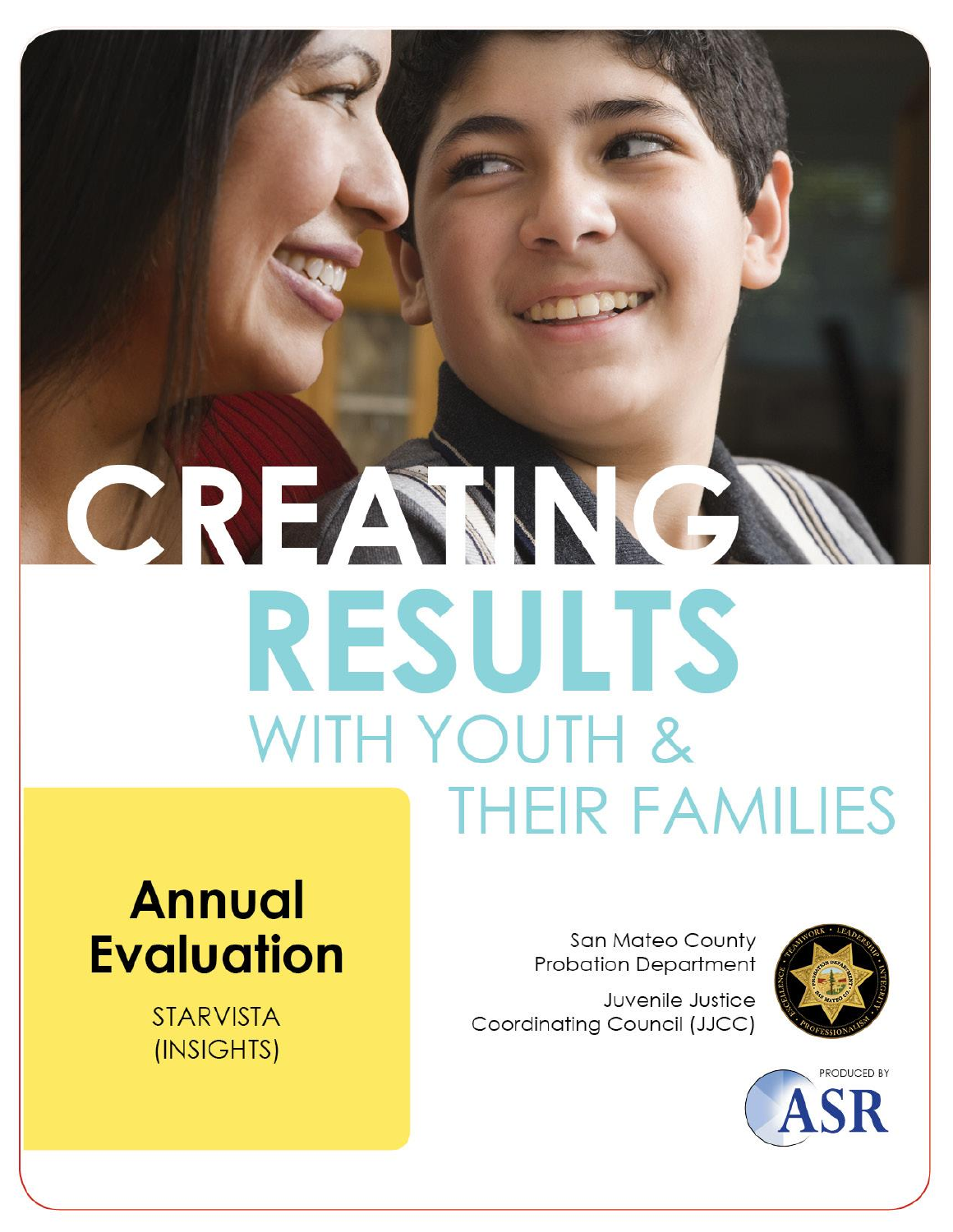## **TABLE OF CONTENTS**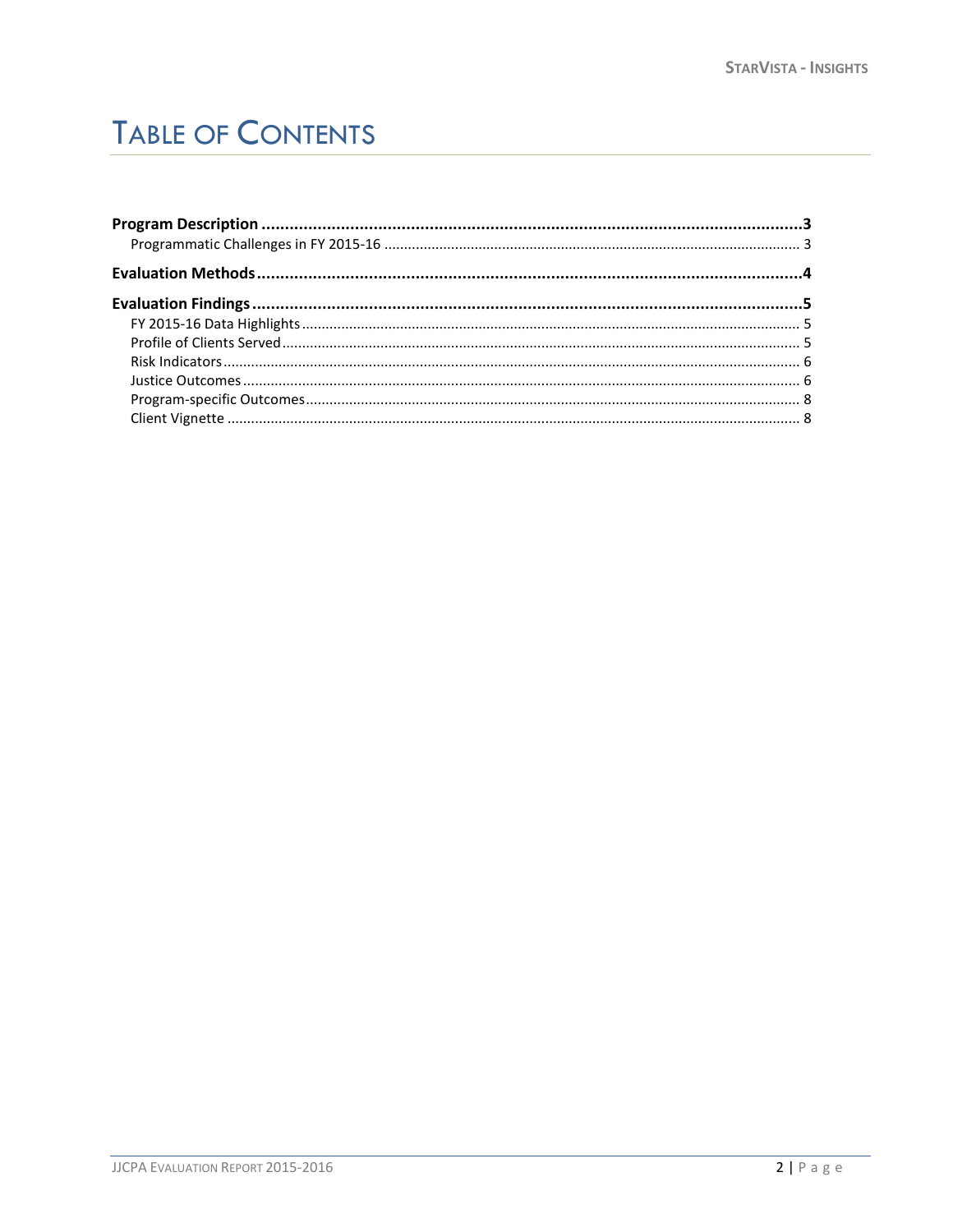## <span id="page-2-0"></span>PROGRAM DESCRIPTION

Insights is an outpatient adolescent counseling program providing services for substance abuse treatment/recovery and mental health issues. Their offices are in Redwood City, Daly City, and Camp Glenwood. Insights provides support to families, schools and group homes in the area, where youth may experience substance-related or behavioral issues. The program provides services to many adolescents who have legal issues and may have had problematic experiences surrounding substance use. Many of these youth are also experiencing co-occurring mental health issues. Insights continues to be a low-cost referral for outpatient adolescent counseling, which continues to be a limited resource in the county. Some individuals and families receiving services at Insights may not have been able to get these services elsewhere due to financial challenges.

Clients receiving services are typically between the ages of 12 and 18 years old, but may fall on either side of that range if Insights services meet their specific needs. The majority of clients are enrolled in high school, though an occasional client is enrolled in middle school or has achieved a high school diploma or equivalent. Many experience a number of difficulties with school attendance, relationships with authority, positive school-related activities and healthy peer support. Additionally, a number of clients report gang involvement.

Insights continues to work with clients in individual, group, and family therapy using the Seeking Safety Treatment Curriculum: a present-focused therapy to help people attain safety from trauma/PTSD and substance abuse. Seeking Safety topics most commonly applied at Insights include: safety, self- empowerment, substance use, high-risk behavior, honesty, asking for help, healthy relationships, community resources, compassion, creating meaning, self-care, coping skills, identifying triggers, and life choices. Insights clinicians receive on-going training on the curriculum. Clinicians work together to continue to develop creative and interactive ways of engaging clients in the material in all modalities of therapy.

#### <span id="page-2-1"></span>Programmatic Challenges in FY 2015-16

As the Training Program trainees complete their commitments, Insights hired two temporary clinicians to fill the need during the summer months before the new cohort of clinicians began in August. Both clinicians came with experience working with adolescents and clients who struggle with co-occurring disorders. Both clinicians are bilingual, with one speaking Spanish and the other speaking Mandarin.

Insights is currently accepting referrals and scheduling intakes within 1-4 weeks of the referral (depending on families' availability). The majority of client referrals continue to be received from San Mateo County Juvenile Probation. One of the challenges of managing incoming referrals has been the length of time potential clients may wait for an intake due to other youth and families either not responding or not attending their intake sessions. This continues to extend the wait time for other potential clients to be seen for an intake and be enrolled in the program. A more efficient referral management process has been implemented which seems to have been beneficial in enrolling clients in a more timely manner.

There has been an increase in referrals for general counseling by probation officers. These probation officers are often concerned about the mental health of a potential client due to a traumatic event or stressful life experience. The referral is often open-ended to assist the youth with the development of awareness, coping skills, and identification of support systems at their own pace. More specifically, the program has noticed an increase in the number of Camp Glenwood probation officers utilizing Insights' services to assist Camp youth with their transition back into the community. These youth are often seen on an ongoing basis to work on relapse prevention, stress management, anger management, and family counseling.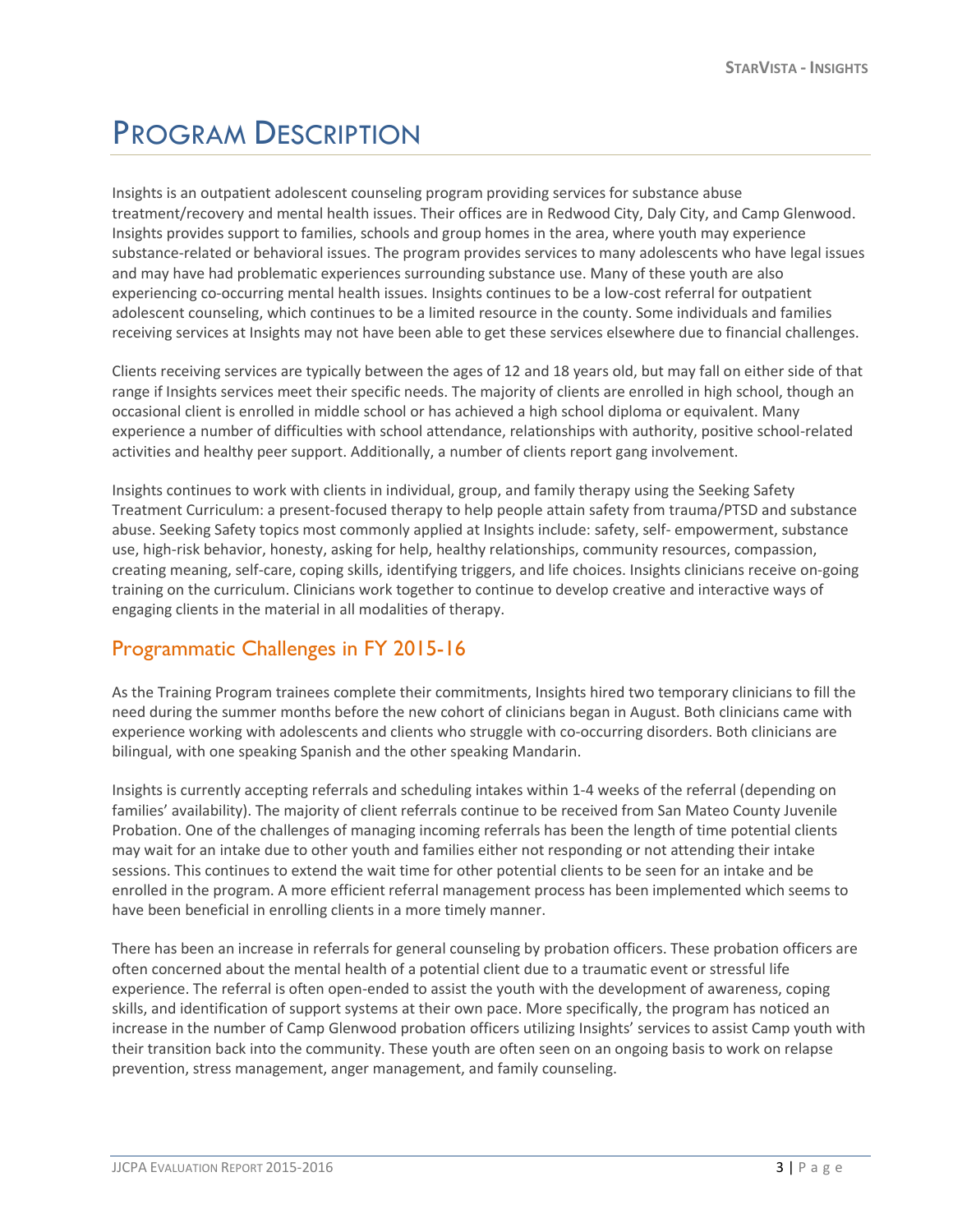## <span id="page-3-0"></span>EVALUATION METHODS

Programs funded by San Mateo County Juvenile Probation (SMCJP) monitor their programs and report client, service and outcome data to the department and its evaluator, Applied Survey Research (ASR). The methods and tools used to collect this data are described below:

*Clients and Services*—Grantee programs collected and entered demographic (e.g., gender, race/ethnicity) and service data (e.g., types and hours of service) for individual clients and entered these in their own data systems prior to transferring the data to ASR for analysis.

*Risk Factors***—**In FY 2015-16, SMCJP implemented two new measures of client risk level, the pre-JAIS and the CANS. Funded programs were asked to complete these measures with existing clients beginning January 2016 and at intake with all new clients subsequently.

- The **Juvenile Assessment and Intervention System** (JAIS) is a risk, strength and needs assessment designed to assist workers to effectively and efficiently supervise youth, both in institutional settings and in the community. It is reliable and has been validated across ethnic and gender groups. The JAIS consists of a brief prescreen assessment (**pre-JAIS**) in addition to full assessment and reassessment components; SMCJP has elected to administer the pre-JAIS to provide an initial indicator of recidivism risk. The pre-JAIS consists of 8 (girls) or 10 (boys) items and yields an overall risk level of low, moderate, or high.
- The **Child Adolescent Needs and Strengths** (CANS) survey is a multi-purpose tool developed for children's services to support decision-making including level of care and service planning, to facilitate quality improvement initiatives, and to allow for the monitoring of outcomes of services. The CANS consists of multiple items scored on a 4-point scale (0 to 3, with a score of 2 or 3 indicating an actionable need) and grouped into stand-alone modules—e.g., Risk Behaviors, Strengths, Behavioral/Emotional Needs, Trauma. Each grantee completed a different set of CANS modules according to the specific fit with their programs and clientele.
- Programs funded by the Juvenile Justice Crime Prevention Act (JJCPA) also collected data on several riskrelated indicators, including whether a youth had any of the following at program entry: 1) an alcohol or drug problem, 2) an attendance problem, and 3) a suspension or expulsion in the past year.

*Outcomes*—In FY 2015-16, SMCJP intended to assess change over time using CANS follow-up data at the conclusion of services. Because the CANS is recommended to be administered at 6-month intervals and with low response rates due to the post-January start, ASR was not able to analyze CANS post-test data for FY 2015-16.

- JJCPA-funded programs are also required to report data on the following six mandated justice-related outcomes for program participants: 1) arrest rate, 2) incarceration rate, 3) probation violation rate, 4) probation completion rate, 5) court-ordered restitution completion rate and 6) court-ordered community service completion rate. San Mateo County has elected to report these outcomes at 180 days post-entry with the reference group being the past year's cohort of program participants (i.e., whose six-month milestone occurred in FY 2015-16).
- Additionally, many grantees elected to collect their own program-specific outcome data. Insights has implemented its own entry and exit survey to assess several measures of clients' progress over the course of the program.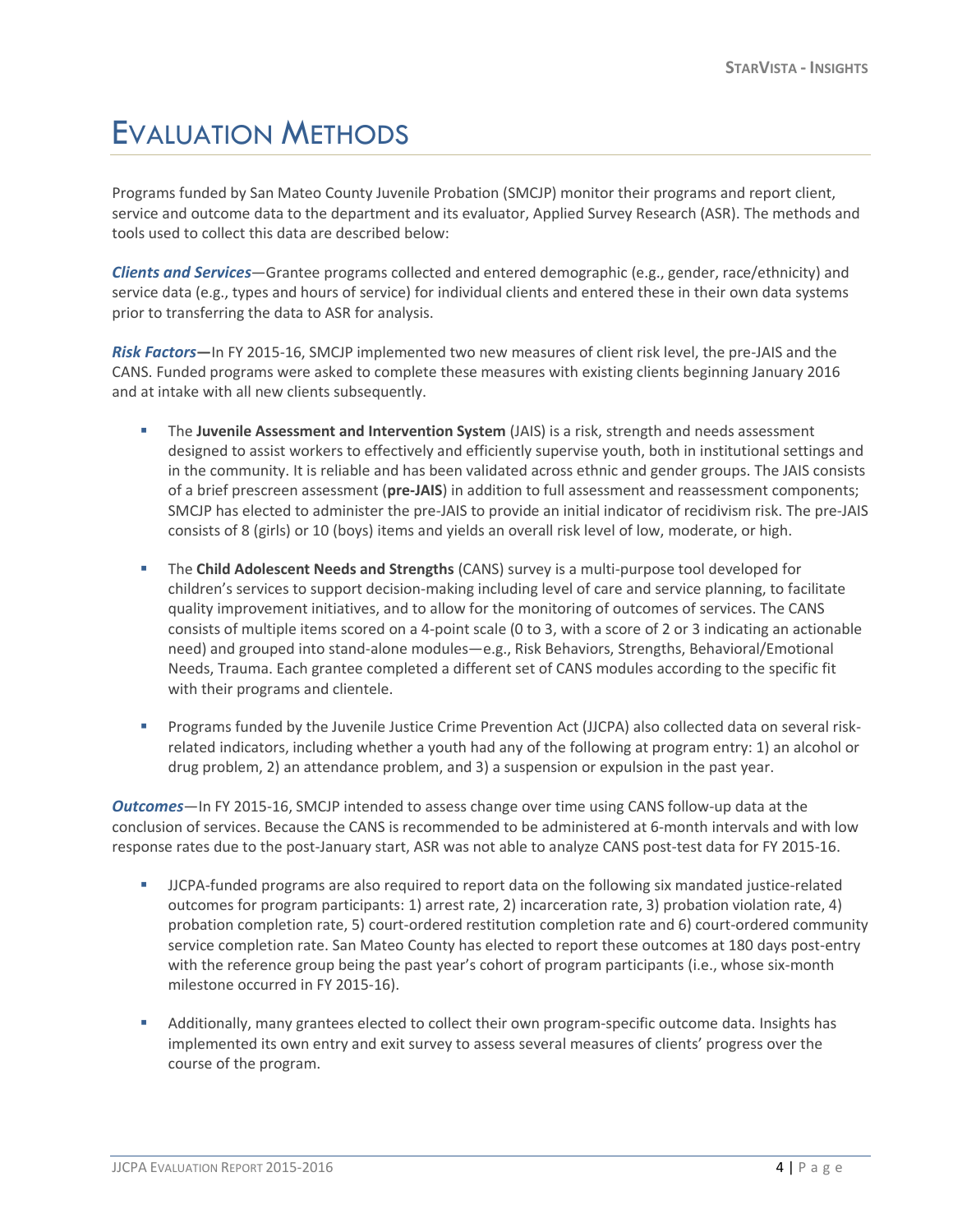## <span id="page-4-0"></span>EVALUATION FINDINGS

#### <span id="page-4-1"></span>FY 2015-16 Data Highlights

- The number of clients (12%) and average hours of service per client (16%) both declined compared to last year continuing a multi-year trend
- Insights served clients across the risk spectrum—39% Low and 39% Moderate on the pre-JAIS; about half (45%-56%) with school problems at entry; multiple needs on CANS domains (e.g., Life Functioning, Behavioral/Emotional Needs, Substance Use)—but most lack important internal, social and community supports—72% have at least one actionable need on CANS Youth Strengths module
- Clients who successfully complete the Insights program continue to have much lower rates of Arrests and Incarcerations at six months post-entry compared to those who fail or drop out of the program

#### <span id="page-4-2"></span>Profile of Clients Served

This year Insights served 138 youth, all of whom had demographic data (see Table 1). A majority of participants were male (83%) and identified predominantly as Latino (63%), followed by White/Caucasian (13%), Filipino/Pacific Islander (11%) and Black/African American (9%). The average age of clients was 16.6 years. Service data was available for 118 participants who received an average of 13.6 hours of services—individual counseling (62% of hours), group counseling (30%), assessments (7%) and family therapy (2%).

<span id="page-4-3"></span>

| <b>Metric</b>                                                                                                                                                    | <b>FY 11-12</b>                                                                    | FY 12-13 | <b>FY 13-14</b> | <b>FY 14-15</b> | <b>FY 15-16</b> |
|------------------------------------------------------------------------------------------------------------------------------------------------------------------|------------------------------------------------------------------------------------|----------|-----------------|-----------------|-----------------|
| <b>Clients &amp; Services</b>                                                                                                                                    |                                                                                    |          |                 |                 |                 |
| Number of clients served                                                                                                                                         | 110                                                                                | 178      | 194             | 156             | 138             |
| Average number of hours of service                                                                                                                               | 21.3                                                                               | 19.9     | 16.8            | 15.7            | 13.2            |
| Average time in the program (months)                                                                                                                             | 4.4                                                                                | 3.5      | 4.5             | 3.5             | 3.2             |
| <b>Risk Indicators</b>                                                                                                                                           |                                                                                    |          |                 |                 |                 |
| Pre-JAIS Risk Level <sup>a</sup>                                                                                                                                 |                                                                                    |          |                 |                 |                 |
| Low                                                                                                                                                              | 39%<br>39%<br>22%<br>Data not collected in prior fiscal years<br>11%<br>45%<br>23% |          |                 |                 |                 |
| Moderate                                                                                                                                                         |                                                                                    |          |                 |                 |                 |
| High                                                                                                                                                             |                                                                                    |          |                 |                 |                 |
| CANS Items <sup>b</sup>                                                                                                                                          |                                                                                    |          |                 |                 |                 |
| Clients with 3 or more actionable needs                                                                                                                          |                                                                                    |          |                 | 87%             |                 |
| Number of actionable needs per client                                                                                                                            |                                                                                    |          |                 | 11.6            |                 |
| Percent of items with actionable needs                                                                                                                           |                                                                                    |          |                 |                 |                 |
| Risk Indicators at Program Entry <sup>c</sup>                                                                                                                    |                                                                                    |          |                 |                 |                 |
| Alcohol or drug problem                                                                                                                                          |                                                                                    |          |                 |                 |                 |
| Attendance problem                                                                                                                                               |                                                                                    |          |                 |                 |                 |
| Suspension/expulsion in past year                                                                                                                                |                                                                                    |          |                 |                 | 56%             |
| a n = 46 clients with complete pre-JAIS data. $\frac{b}{n}$ n = 44 clients with data on a total of 108 CANS items. $\frac{c}{n}$ n = 138 clients with risk data. |                                                                                    |          |                 |                 |                 |

#### Table 1. **Client Demographics, FY 2015-16**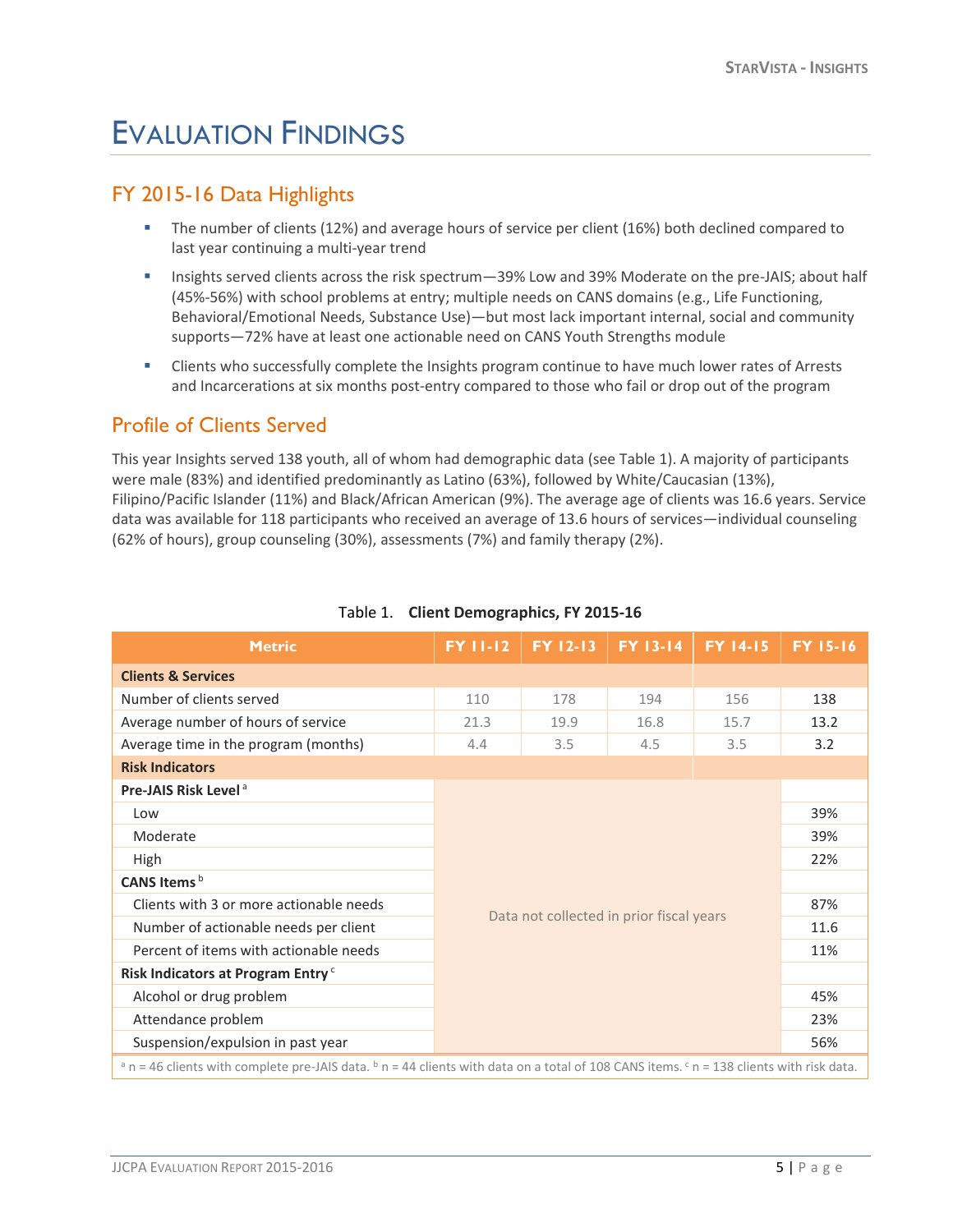#### Risk Indicators

In FY 2015-16, Insights served clients across the risk spectrum. The 46 participants assessed with the pre-JAIS had criminogenic risk levels predominantly at the Low (39%) and Moderate (39%) levels. In addition, approximately half of participants had an alcohol or drug problem (45%) at program entry or had been suspended or expelled from school in the past year (56%); approximately one quarter had an attendance problem at program entry (23%).





Note: n = 44 clients who completed a total of 108 CANS items.

On the CANS assessment, 87% of respondents had actionable needs on 3 or more items and the average number of actionable needs per clients was 11.6, well above the average of 9.5 for all JJCPA programs.

Figure 1 presents the percentage of clients with at least one actionable need on each of the 11 CANS modules Insights administered. Several modules had high percentages of participants with actionable needs including: Youth Strengths (70%), Life Functioning (77%), Youth Behavioral/Emotional Needs (77%) and Substance Use (57%).

It is clear that Insights clients have needs in many areas—including their functioning in individual, family, peer, school and community realms, their behavioral and emotional health, and their use of substances—and lack important internal (e.g., resilience, optimism), social (e.g., family strengths/support, relationship permanence) and community (e.g., community connection, educational setting) resources and supports.

#### <span id="page-5-0"></span>Justice Outcomes

Table 2 presents justice-related outcomes for 118 youth whose six month post-entry evaluation milestone occurred in FY 2015-16. Thus, data presented in this section are for youth who enrolled in the program in the 2015 calendar year. As shown, the rate for Arrests decreased slightly from last year, while the rates for Incarcerations and Probation Violations increased dramatically compared to previous fiscal years. For the rates of completion of court-ordered Probation, Restitution and Community Service: Probation decreased slightly, Restitution decreased substantially, and Community Service increased substantially. It should be noted, for both the restitution and community service rates, the number of youth in each group is generally small and varies each year, which can lead to unstable results.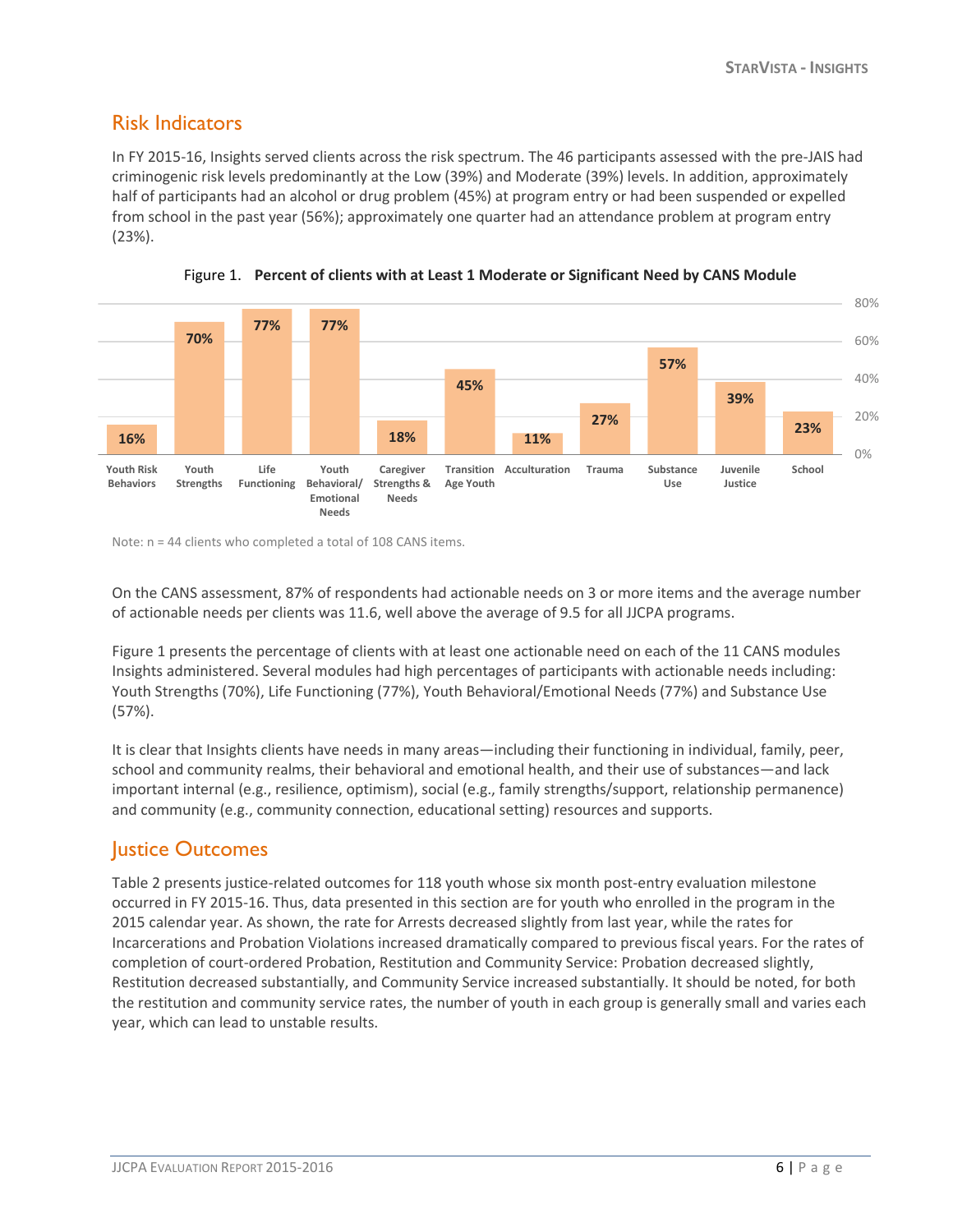| <b>Metric</b>                                                            | <b>FY 11-12</b> | <b>FY 12-13</b> | <b>FY 13-14</b> | <b>FY 14-15</b> | <b>FY 15-16</b> |
|--------------------------------------------------------------------------|-----------------|-----------------|-----------------|-----------------|-----------------|
| <b>Outcomes</b>                                                          |                 |                 |                 |                 |                 |
| Justice Outcomes <sup>a</sup>                                            |                 |                 |                 |                 |                 |
| Arrests (for a new law violation)                                        | 21%             | 16%             | 18%             | 27%             | 26%             |
| <b>Incarcerations</b>                                                    | 34%             | 26%             | 30%             | 42%             | 54%             |
| Probation violations                                                     | 29%             | 24%             | 26%             | 39%             | 48%             |
| Completed court-ordered probation                                        | 18%             | 29%             | 15%             | 14%             | 13%             |
| Completed court-ordered restitution                                      | 18%             | 29%             | 23%             | 39%             | 23%             |
| Completed court-ordered community service                                | 48%             | 78%             | 45%             | 39%             | 54%             |
| Program-specific Outcomes <sup>b</sup>                                   |                 |                 |                 |                 |                 |
| Percentage of participants showing progress<br>toward an identified goal | 97%             | 98%             | 98%             | 89%             | 98%             |
| Percentage of participants showing<br>improvement in decision-making     | 74%             | 85%             | 86%             | 84%             | 67%             |
| Percentage of participants showing improved<br>relationship skills       | 92%             | 74%             | 90%             | 100%            | 67%             |

#### Table 2. **Justice and Program-Specific Outcomes, FY 2015-16**

a Sample sizes vary for each FY and indicator; for FY 2016, n = 120 for Arrests and Incarcerations, n = 107 for Probation Violations and Completed Probation, n = 22 for Completed Restitution, and n = 28 Completed Community Service. **b** Target rate for all 3 indicators across all FYs was 60% except "identified goal" which increased to 75% in FY 2015-16.

Youth who complete the Insights treatment program generally experience better justice outcomes than those who fail and exit the program (see Figure 2). While 40% of the 47 youth who exited and failed to complete the program by six months post-entry had an arrest for a new law violation, that figure was 17% for the 69 youth who completed the program. Similarly, 81% of those who failed the program were detained in juvenile hall while only 36% of those who completed the program were incarcerated. Participants who were still in progress at six months were excluded from this analysis.

<span id="page-6-0"></span>

Figure 2. **Arrests and Incarceration by Program Completion Status at Six Months**